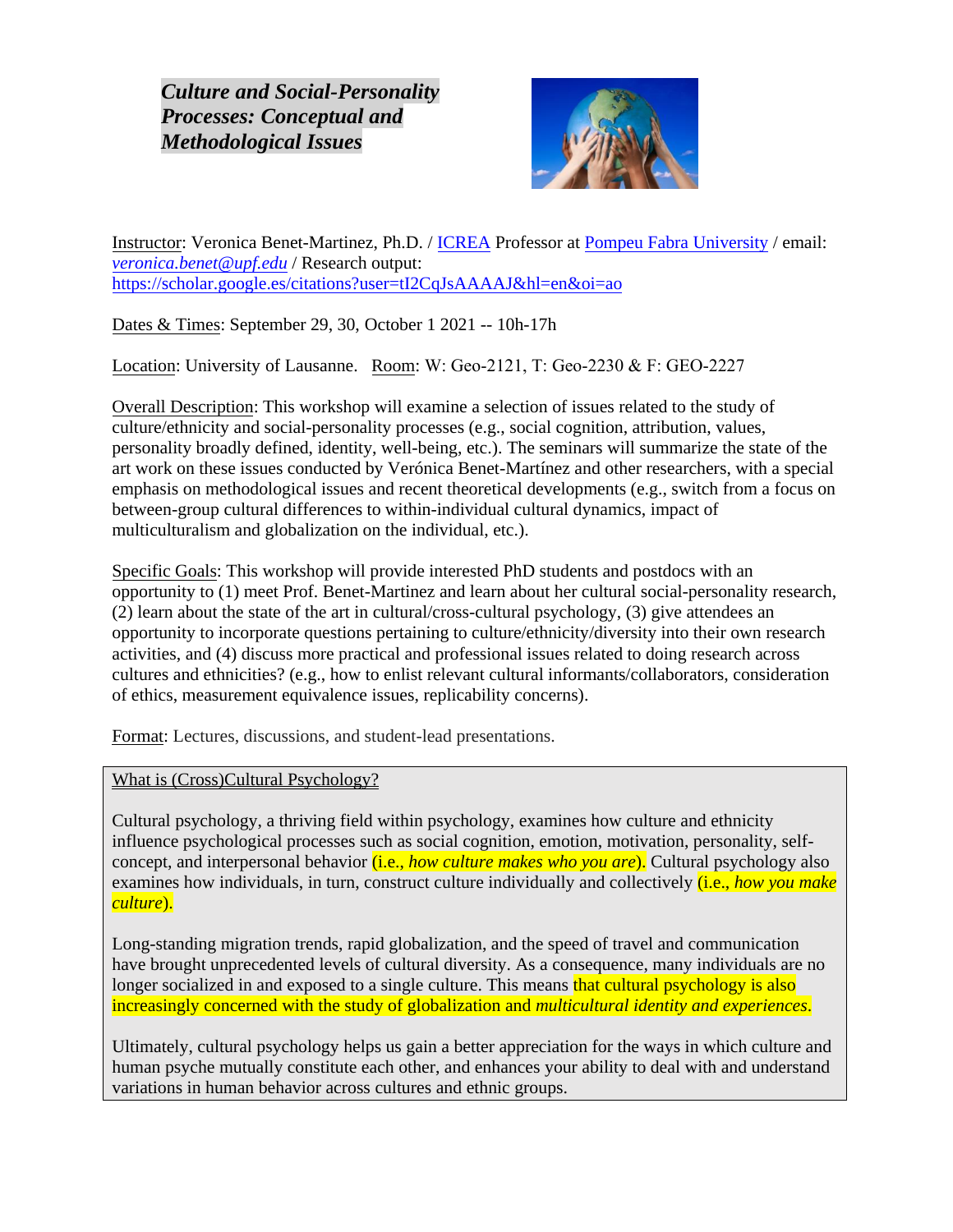# **WORKSHOP SCHEDULE & ACTIVITIES<sup>1</sup>**

### **Wednesday September 29, 2021 (GEO-2121)**

10-11:30: Introductions; Foundational/Definitional Issues: What is culture (vs. ethnicity, race), its functions, and origins and dynamics; Many forms of culture; Basic dimensions of cultural difference.

11:30-11:45: BREAK

11:45-13: Methodological considerations: Types of questions, sampling of cultures and participants; Linguistic issues; Ethics; Emic vs. etic debate and solutions.

#### 13-14: LUNCH

14-15:30: Culture and cognition: Reasoning, categorization; Analytic vs. holistic cognition; Attributional styles.

#### 15:30-15:45: BREAK

15:45-17: Culture and the self: Self-concept; Emotion; Wellbeing

#### Obligatory Readings:

Cohen, A. B. (2009). Many forms of culture. *American Psychologist, 64*, 194-204.

- Benet-Martínez, V. (2008). Cross-cultural (personality) research: Conceptual and methodological issues. In R.W. Robins, R.C. Fraley, & R. Krueger (Eds.), *Handbook of research methods in personality psychology*. New York, NY: Guildford Press.
- Markus, H. R., & Kitayama, S. (2010). Cultures and selves: A cycle of mutual constitution. *Perspectives on Psychological Science, 5*, 420-430.

Mesquita, B., Boiger, M., & De Leersnyder, J. (2017). Doing emotions: The role of culture in everyday emotions. *European Review of Social Psychology*, *28*, 95-133.

#### **Thursday September 30, 2021 (GEO-2230)**

10-11:30: Culture and social behavior: Cultural logics of honor, dignity, and face; Tightness vs. looseness; Intersubjective culture

#### 11:30-11:45: BREAK

11:45-13: Culture and personality: Cultural, cross-cultural, and ecological perspectives.

#### 13-14: LUNCH

<sup>&</sup>lt;sup>1</sup> Subject to changes. Please check with Professor on first day of workshop.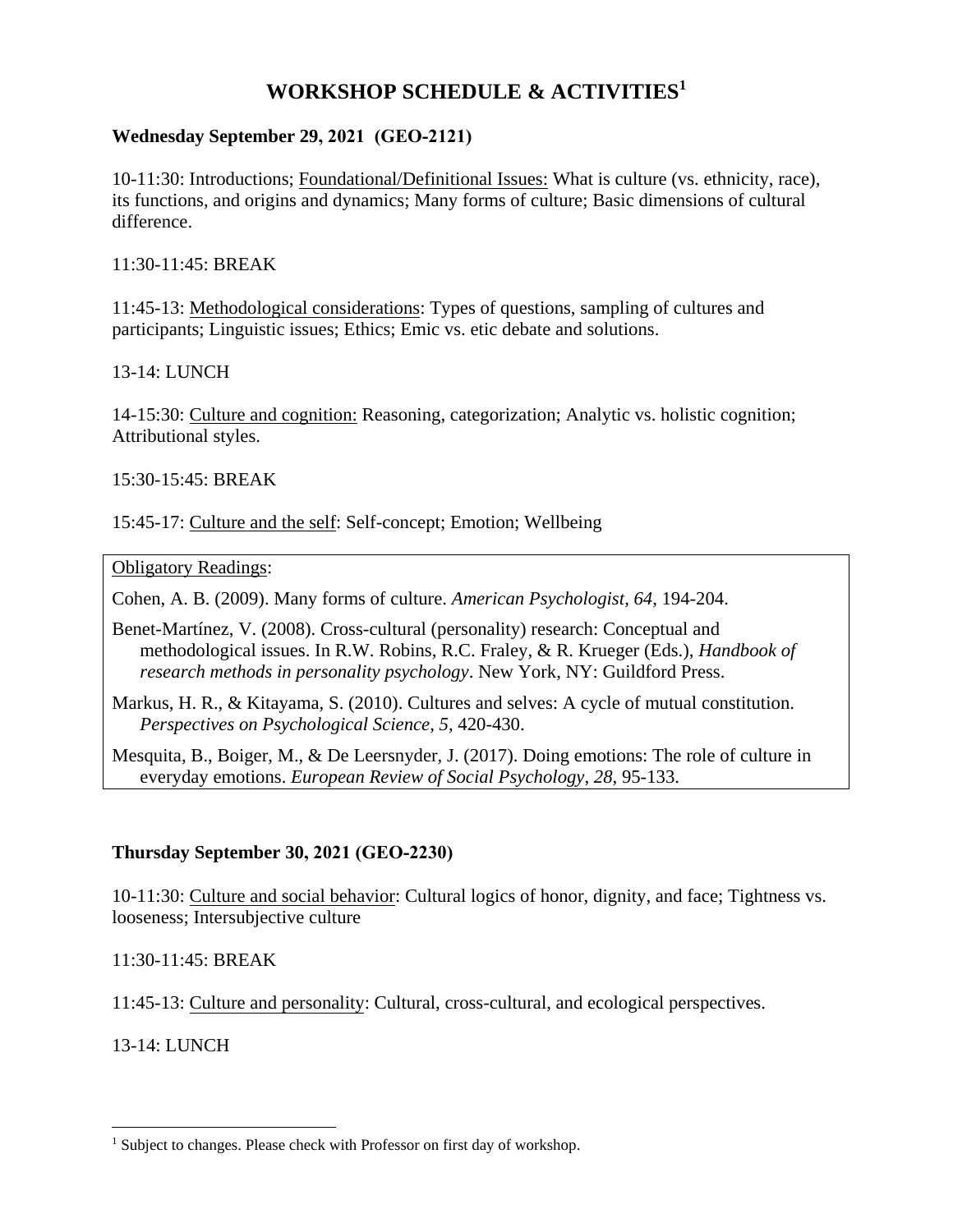14-15:30: Acculturation: Psychological changes due to cultural contact; Acculturation dimensions and modes; Acculturation and adjustment.

### 15:30-15:45: BREAK

15:45-17: Multiculturalism: Cultural dynamics within the individual; Cultural frame-switching; Identity Integration; Psychological responses to globalization.

#### Obligatory Readings:

- Leung, A. K. Y., & Cohen, D. (2011). Within-and between-culture variation: Individual differences and the cultural logics of honor, face, and dignity cultures. *Journal of Personality and Social Psychology*, 100, 507.
- Oishi, S., Kushlev, K., & Benet-Martínez, V. (2021). Culture and personality. In O.P. John & R.W. Robins (Eds.), *Handbook of personality: Theory and research* (4th edition). New York, NY: Guilford Press.
- Benet-Martínez, V. (2018). Multicultural identity and experiences: Cultural, social, and personality processes. In K. Deaux & M. Snyder (Eds.), *The Oxford Handbook of Personality and Social Psychology* (2nd edition). New York, NY: Oxford University Press.
- Morris, M. W., Chiu, C. Y., & Liu, Z. (2015). Polycultural psychology. *Annual Review of Psychology, 66*, 631-659.

### **Friday October 1, 2021 (GEO-2227)**

10-11:30: Student presentations of their research proposal ideas & feedback.

11:30-12:15: LUNCH (catered)

12:15-13:45: PLENARY TALK by Prof. Veronica Benet - GEO-1620 Title: *The Multi-Cultural Mind and Self: Social, Personality, and Cultural Processes*

14-16:30: Student presentations of research proposal ideas & feedback.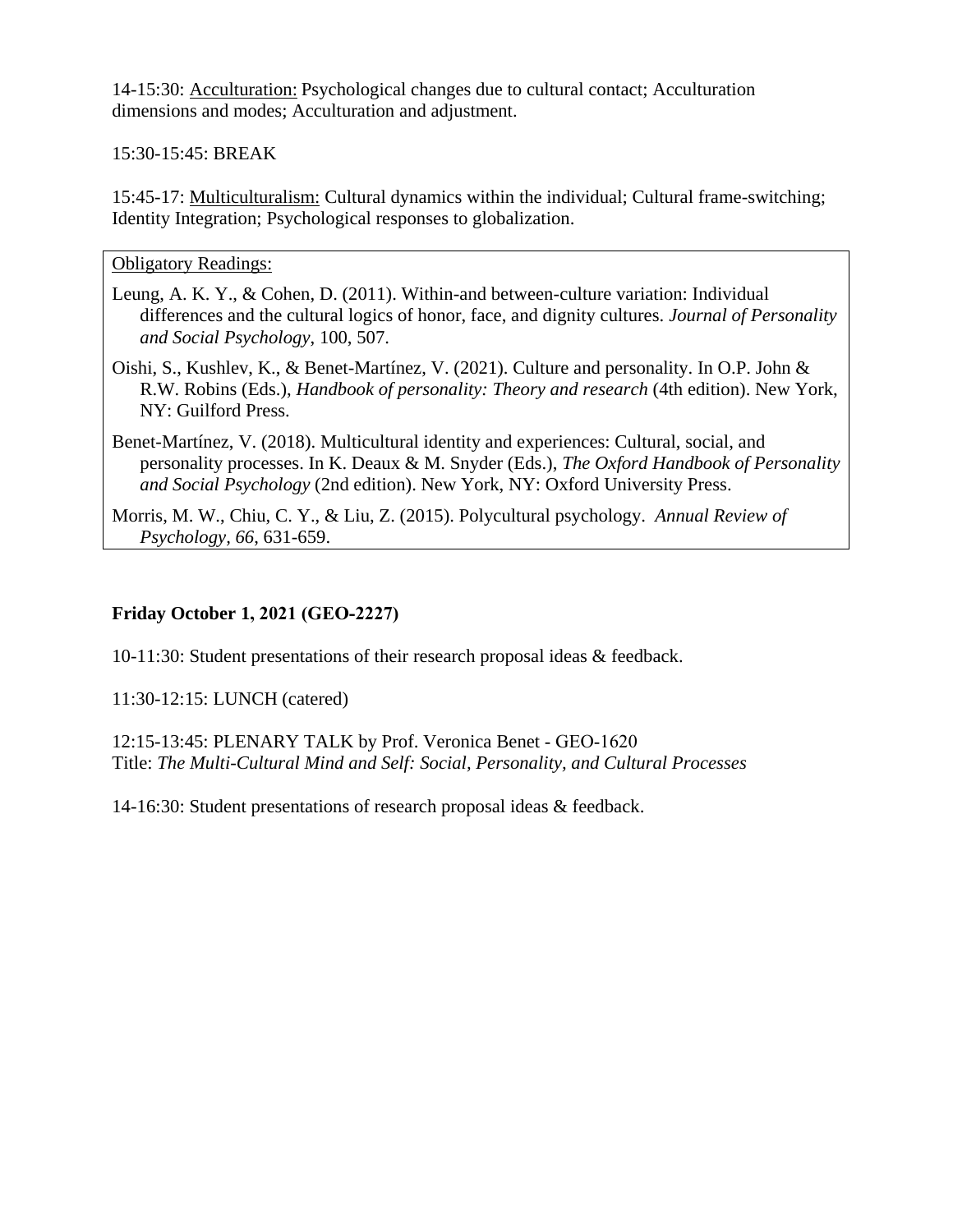# **APPENDIX: Expanded list of relevant literature**

| <b>TOPICS</b>                                                                                                                                                       | SELECTED RELEVANT READINGS (*essential)                                                                                                                                                                                                                        |
|---------------------------------------------------------------------------------------------------------------------------------------------------------------------|----------------------------------------------------------------------------------------------------------------------------------------------------------------------------------------------------------------------------------------------------------------|
| Foundational/Definitional Issues: What<br>is culture, its functions, and origins and<br>dynamics; Many forms of culture;<br>Basic dimensions of cultural difference | *Henrich, J., Heine, S. J., & Norenzayan, A. (2010). Most people are not WEIRD. Nature,<br>466, 29-29.                                                                                                                                                         |
|                                                                                                                                                                     | *Cohen, A. B. (2009). Many forms of culture. American Psychologist, 64, 194-204.                                                                                                                                                                               |
|                                                                                                                                                                     | *Sng, O., Neuberg, S. L., Varnum, M. E. W., & Kenrick, D. T. (2018). The behavioral<br>ecology of cultural psychological variation. Psychological Review, 125, 714-743.                                                                                        |
|                                                                                                                                                                     | Gobel, M., Benet-Martinez, V., Mesquita, B., & Uskul, A. (2018). Europe's culture(s):<br>Negotiating cultural meanings, values, and identities in the European context. Journal<br>of Cross-Cultural Psychology, 49, 858-867.                                  |
|                                                                                                                                                                     | Oyserman, D. (2016). Culture three ways: Culture and subcultures within countries.<br>Annual Review of Psychology, 68, 435-463.                                                                                                                                |
| Methodological issues in<br>(cross)cultural research                                                                                                                | *Benet-Martínez, V. (2008). Cross-cultural (personality) research: Conceptual and<br>methodological issues. In R.W. Robins, R.C. Fraley, & R. Krueger (Eds.), <i>Handbook of</i><br>research methods in personality psychology. New York, NY: Guildford Press. |
|                                                                                                                                                                     | *Na, J., Grossmann, I., Varnum, M. E., Kitayama, S., Gonzalez, R., & Nisbett, R. E.<br>(2010). Cultural differences are not always reducible to individual<br>differences. Proceedings of the National Academy of Sciences.                                    |
|                                                                                                                                                                     | Heine, S. J., Buchtel, E. E., & Norenzayan, A. (2008). What do cross-national<br>comparisons of personality traits tell us? The case of conscientiousness. <i>Psychological</i><br>Science, 19, 309-313.                                                       |
|                                                                                                                                                                     | Milfont, T. L., & Klein, R. A. (2018). Replication and reproducibility in cross-cultural<br>psychology. Journal of Cross-Cultural Psychology, 49, 735–750.                                                                                                     |
|                                                                                                                                                                     | Hanel, P. H. P., Maio, G. R., & Manstead, A. S. R. (2019). A new way to look at the data:<br>Similarities between groups of people are large and important. Journal of Personality<br>and Social Psychology, 116, 541-562.                                     |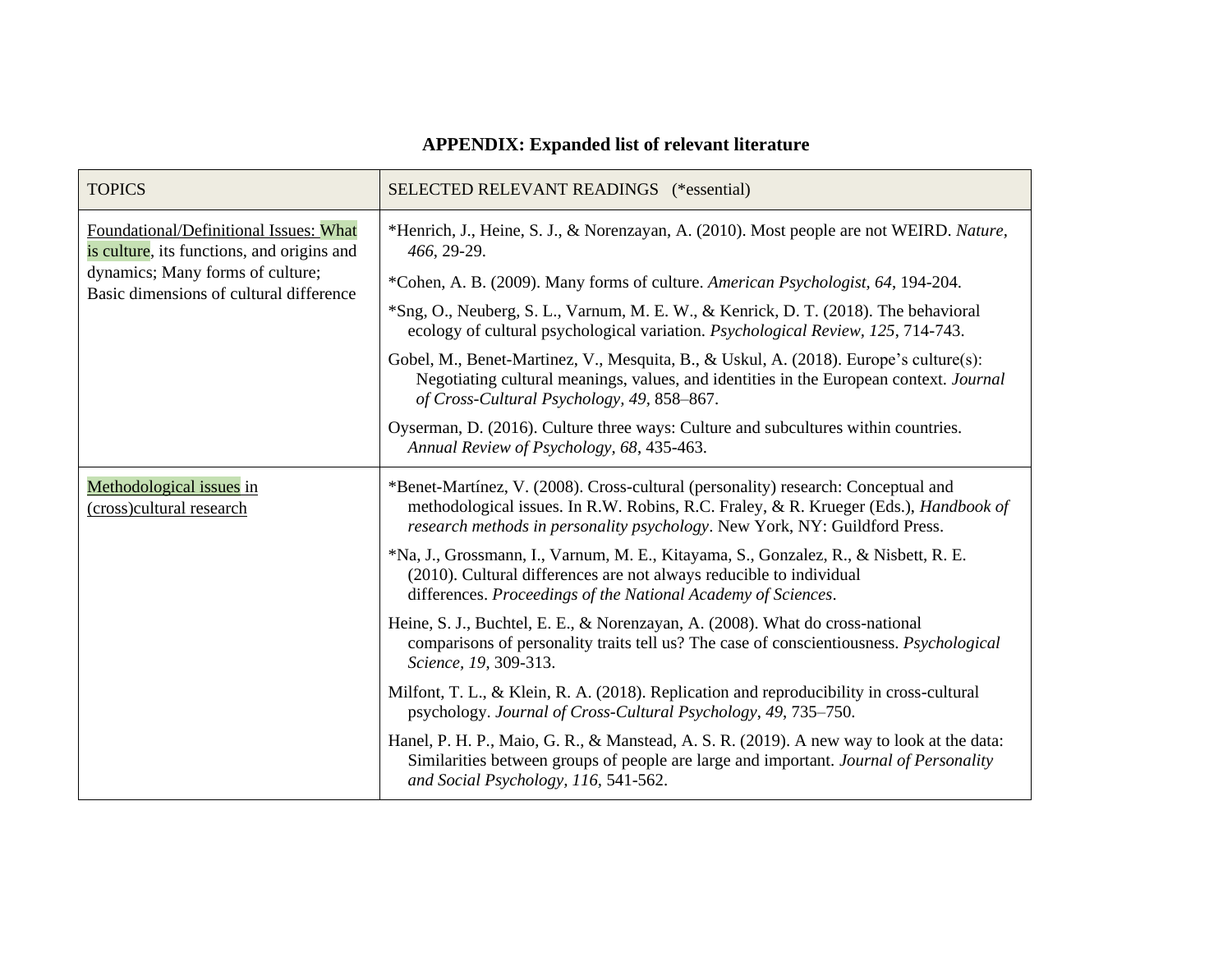| The inseparability of psyche and<br>culture: Cognition & motivation. | *Varnum, M. E., Grossmann, I., Kitayama, S., & Nisbett, R. E. (2010). The origin of<br>cultural differences in cognition: The social orientation hypothesis. Current Directions<br>in Psychological Science, 19, 9-13.                                                           |
|----------------------------------------------------------------------|----------------------------------------------------------------------------------------------------------------------------------------------------------------------------------------------------------------------------------------------------------------------------------|
|                                                                      | *Lee, H., Shimizu, Y., Masuda, T., & Uleman, J. S. (2017). Cultural differences in<br>spontaneous trait and situation inferences. Journal of Cross-Cultural Psychology, 48,<br>627-643.                                                                                          |
|                                                                      | Iyengar, S. S., & Lepper, M. R. (1999). Rethinking the value of choice: a cultural<br>perspective on intrinsic motivation. Journal of Personality and Social Psychology, 76,<br>349.                                                                                             |
|                                                                      | Markus, H. R. (2016). What moves people to action? Culture and motivation. Current<br>Opinion in Psychology, 8, 161-166.                                                                                                                                                         |
|                                                                      | Miyamoto, Y., Nisbett, R. E., & Masuda, T. (2006). Culture and the physical environment:<br>Holistic versus analytic perceptual affordances. Psychological Science, 17, 113-119.                                                                                                 |
| The inseparability of psyche and<br>culture: The self & emotions.    | *Markus, H. R., & Kitayama, S. (2010). Cultures and selves: A cycle of mutual<br>constitution. Perspectives on Psychological Science, 5, 420-430.                                                                                                                                |
|                                                                      | *Mesquita, B., Boiger, M., & De Leersnyder, J. (2017). Doing emotions: The role of<br>culture in everyday emotions. European Review of Social Psychology, 28, 95-133.                                                                                                            |
|                                                                      | Kitayama, S., Markus, H. R., Matsumoto, H., & Norasakkunkit, V. (1997). Individual and<br>collective processes in the construction of the self: self-enhancement in the United<br>States and self-criticism in Japan. Journal of Personality and Social Psychology, 72,<br>1245. |
|                                                                      | Oishi, S., & Gilbert, E. A. (2016). Current and future directions in culture and happiness<br>research. Current Opinion in Psychology, 8, 54-58.                                                                                                                                 |
|                                                                      | Ford, B. Q., et al. T. (2015). Culture shapes whether the pursuit of happiness predicts<br>higher or lower well-being. Journal of Experimental Psychology: General, 144, 1053.                                                                                                   |
|                                                                      | Grossmann, I., Huynh, A. C., & Ellsworth, P. C. (2016). Emotional complexity: Clarifying<br>definitions and cultural correlates. Journal of personality and social psychology, 111,<br>895.                                                                                      |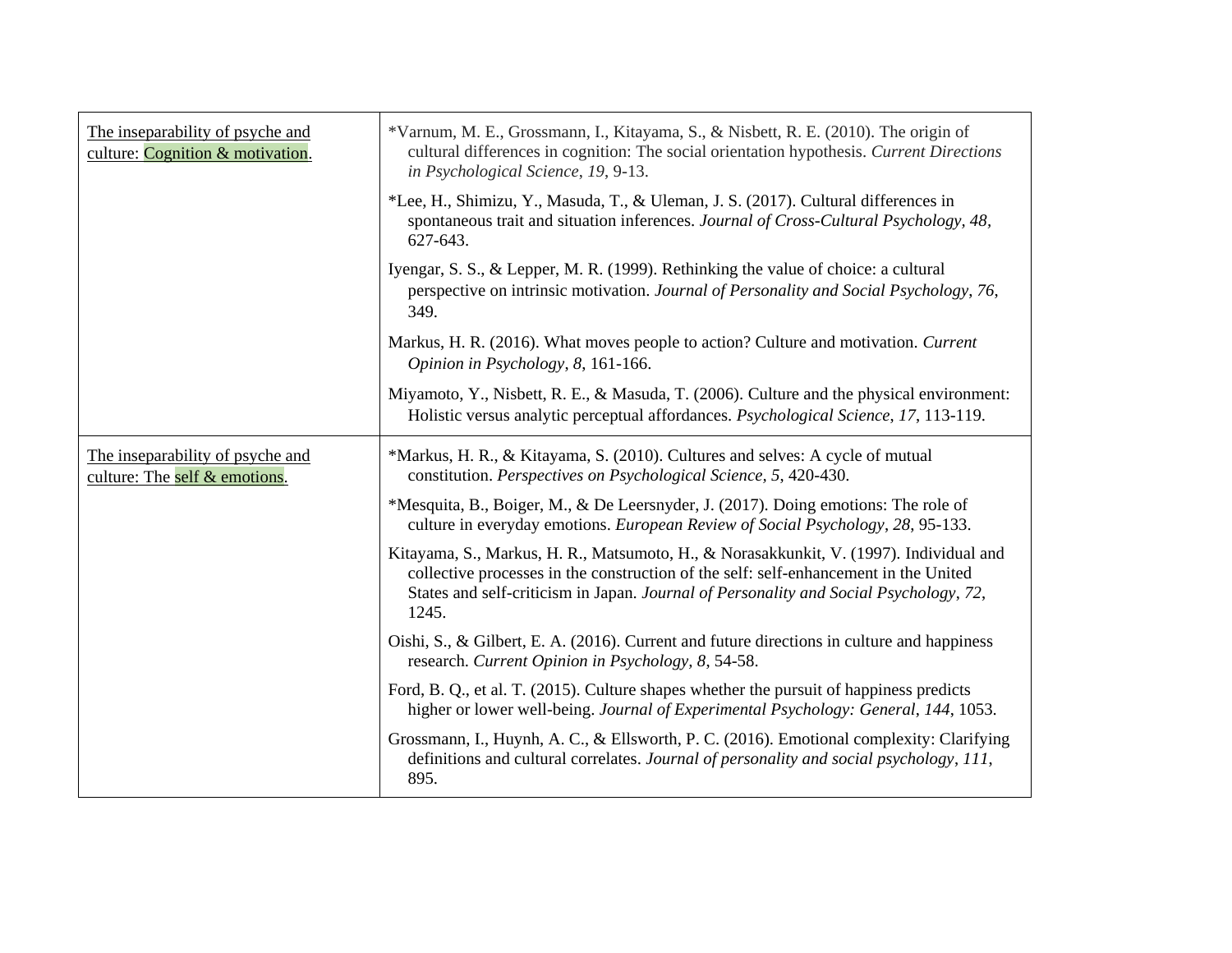| Culture and social behavior: Social<br>norms, values, and relationships               | *Leung, A. K. Y., & Cohen, D. (2011). Within-and between-culture variation: Individual<br>differences and the cultural logics of honor, face, and dignity cultures. Journal of<br>personality and social psychology, 100, 507.      |
|---------------------------------------------------------------------------------------|-------------------------------------------------------------------------------------------------------------------------------------------------------------------------------------------------------------------------------------|
|                                                                                       | *Gelfand, M. J. et al. (2011). Differences between tight and loose cultures: A 33-nation<br>study. Science, 332, 1100-1104.                                                                                                         |
|                                                                                       | Chiu, C. Y., Gelfand, M. J., Yamagishi, T., Shteynberg, G., & Wan, C. (2010).<br>Intersubjective culture: The role of intersubjective perceptions in cross-cultural<br>research. Perspectives on Psychological Science, 5, 482-493. |
|                                                                                       | Morris, M. W. (2014). Values as the essence of culture: Foundation or fallacy? Journal of<br>Cross-Cultural Psychology, 45, 14-24.                                                                                                  |
|                                                                                       | Kim, H. S., Sherman, D. K., & Taylor, S. E. (2008). Culture and social support. American<br>Psychologist, 63, 518.                                                                                                                  |
| Culture and personality: Cultural,<br>cross-cultural, and ecological<br>perspectives. | *Oishi, S., Kushlev, K., & Benet-Martínez, V. (2021). Culture and personality. In O.P.<br>John & R.W. Robins (Eds.), <i>Handbook of personality: Theory and research</i> (4th<br>edition). New York, NY: Guilford Press.            |
|                                                                                       | *Benet-Martinez, V. (2021). Culture and personality processes: Some basic tenets and<br>current directions. In Rauthmann, J. (Ed.), Handbook of personality dynamics and<br>processes. Elsevier Press.                              |
|                                                                                       | Church, A. T. (2016). Personality traits across cultures. Current Opinion in Psychology, 8,<br>$22 - 30.$                                                                                                                           |
|                                                                                       | Götz, F. M., Stieger, S., Gosling, S. D., Potter, J., & Rentfrow, P. J. (2020). Physical<br>topography is associated with human personality. Nature Human Behaviour, 4, 1135-<br>1144.                                              |
|                                                                                       | Fulmer et al., (2010). On "feeling right" in cultural contexts: How person-culture match<br>affects self-esteem and subjective well-being. Psychological Science, 21, 1563-1569.                                                    |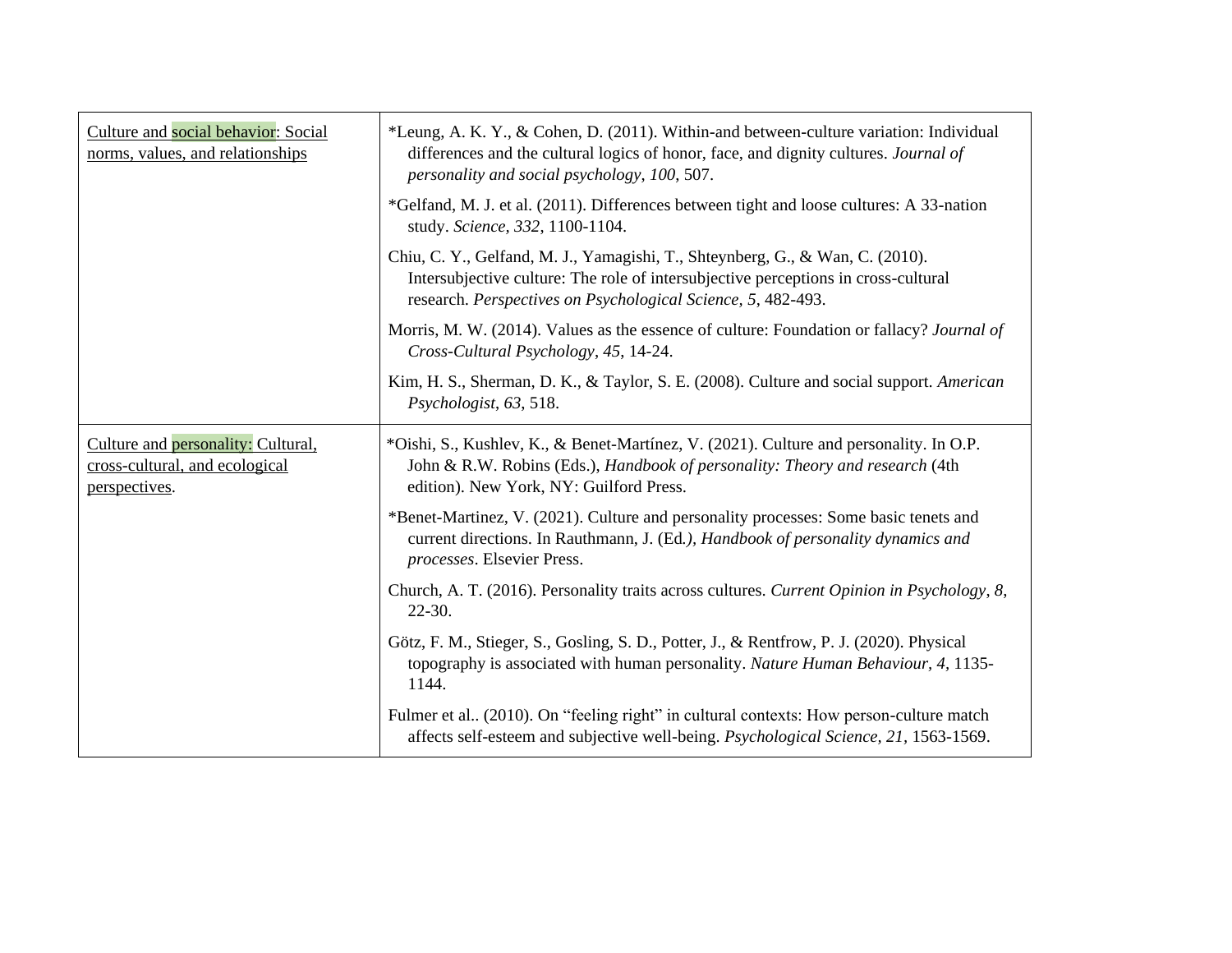| <b>Acculturation:</b> Living between cultures         | *Schwartz, S., Unger, J., Zamboanga, B., & Szapocznik, J. (2010). Rethinking the concept<br>of acculturation: Implications for theory and research. American Psychologist, 65, 237–<br>251.                                                                              |
|-------------------------------------------------------|--------------------------------------------------------------------------------------------------------------------------------------------------------------------------------------------------------------------------------------------------------------------------|
|                                                       | *Nguyen, A.M., & Benet-Martínez, V. (2013). Biculturalism and adjustment: A meta-<br>analysis. Journal of Cross-Cultural Psychology. 44, 122-159.                                                                                                                        |
|                                                       | Ward, C., & Geeraert, N. (2016). Advancing acculturation theory and research: The<br>acculturation process in its ecological context. Current Opinion in Psychology, 8, 98-<br>104.                                                                                      |
|                                                       | Ferguson, G. M. (2013). The big difference a small island can make: How Jamaican<br>adolescents are advancing acculturation science. Child Development Perspectives, 7,<br>248-254.                                                                                      |
| Multiculturalism: Globalization &<br>interculturalism | *Benet-Martínez, V. (2018). Multicultural identity and experiences: Cultural, social, and<br>personality processes. In K. Deaux & M. Snyder (Eds.), The Oxford Handbook of<br>Personality and Social Psychology (2nd edition). New York, NY: Oxford University<br>Press. |
|                                                       | *Morris, M. W., Chiu, C. Y., & Liu, Z. (2015). Polycultural Psychology. Annual Review<br>of Psychology, 66, 631-659.                                                                                                                                                     |
|                                                       | *Hong, Y., Morris, M., Chiu, C., & Benet-Martinez, V. (2000). Multicultural minds: A<br>dynamic constructivist approach to culture and cognition. American Psychologist, 55,<br>709-720.                                                                                 |
|                                                       | Chiu, C. Y., & Kwan, L. Y. Y. (2016). Globalization and psychology. Current opinion in<br>$psychology, 8, 44-48.$                                                                                                                                                        |
|                                                       | Ramirez-Esparza, N., Gosling, S., Benet-Martínez, V., Potter, J. & Pennebaker, J. (2006).<br>Do bilinguals have two personalities? A special case of cultural frame-switching.<br>Journal of Research in Personality, 40, 99-120.                                        |
|                                                       | Varnum, M. E., & Grossmann, I. (2017). Cultural change: The how and the<br>why. Perspectives on Psychological Science, 12, 956-972                                                                                                                                       |